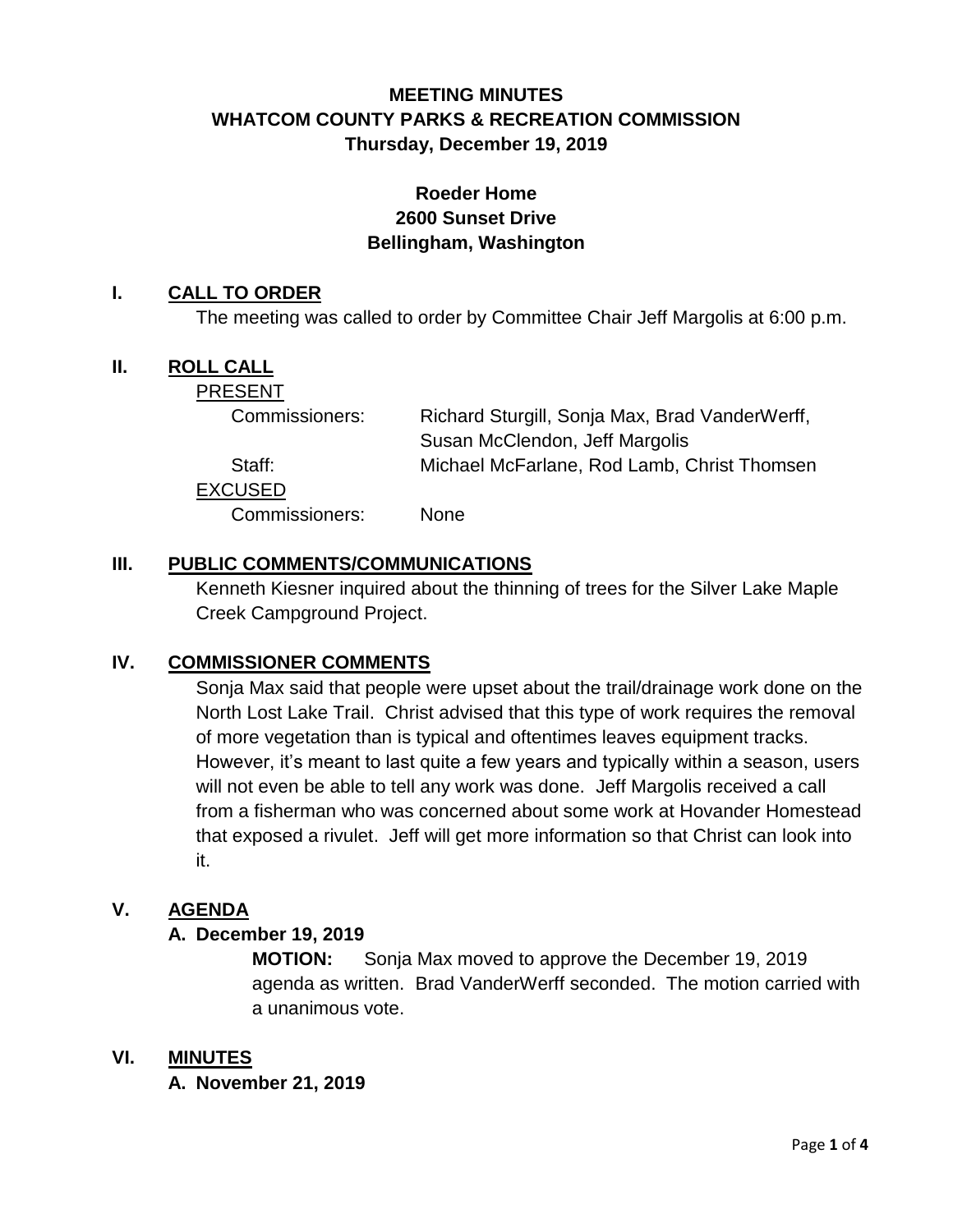**MOTION:** Richard Sturgill moved to approve the November 21, 2019 Minutes as written. Brad WanderWerff seconded. The motion carried with a unanimous vote.

## **VII. STAFF REPORTS**

## **A. Planning & Development Report – Rod Lamb**

**i. Slideshow of 2019 Capital Projects –** Rod and Christ shared a slideshow of 2019 Capital Projects. These included: painting the exterior of the Tennant Lake Interpretive Center and Hovander Homestead House, extending the Chanterelle Trail in Lake Whatcom Park, installing the new boardwalk and playground at Lighthouse Marine Park, residing the restroom building and adding a drinking fountain at Lighthouse Marine Park, replacing wind walls at Lighthouse Marine Park, renovating the Maple Creek Campground in Silver Lake Park, and designing the new shower/restroom facility and septic at Red Mountain Campground in Silver Lake Park.

## **B. Operations Report – Christ Thomsen**

- **i. 2019 Projects –** An informational kiosk and trail orientation signage was installed at Maple Creek Park. Staff at Silver Lake Park were able to do a thorough job of cleaning and repainting the interiors of the CXTs in the Maple Creek Campground while the campground was closed for renovation. WC Parks staff have been able to catch up on some of the backlog of maintenance work orders.
- **ii. Staffing –** One of the Clerk III's took an internal promotion and transferred to the Finance Department, so that position is open for recruitment. The Repair Maintenance III (Carpenter) and new Park Attendant are starting in January. The applicant for the Ranger position in Point Roberts is currently in reference/background check. Ben Houpt, the Maintenance and Construction Supervisor, started December 9<sup>th</sup>. Rod added that Emily, the Special Projects GIS temporary extra help employee, took a full-time job with the City of Bellingham. That position was posted and had over 20 applicants. It has been filled by Leah Robison.

#### **C. Director's Report – Michael McFarlane**

**i. Opening Day for 2020 Reservations –** December 2<sup>nd</sup> was the opening day for 2020 reservations. Approximately \$85,500 of reservations were processed, an increase of about \$22,000 from opening day in 2019. WC Parks' internet provider came close to crashing, but have guaranteed they will be prepared to accommodate the increased volume next year. Lighthouse Marine Park wasn't online for about a half-hour because the third-party provider neglected to flip the switch to make it visible, but other than that, everything worked well.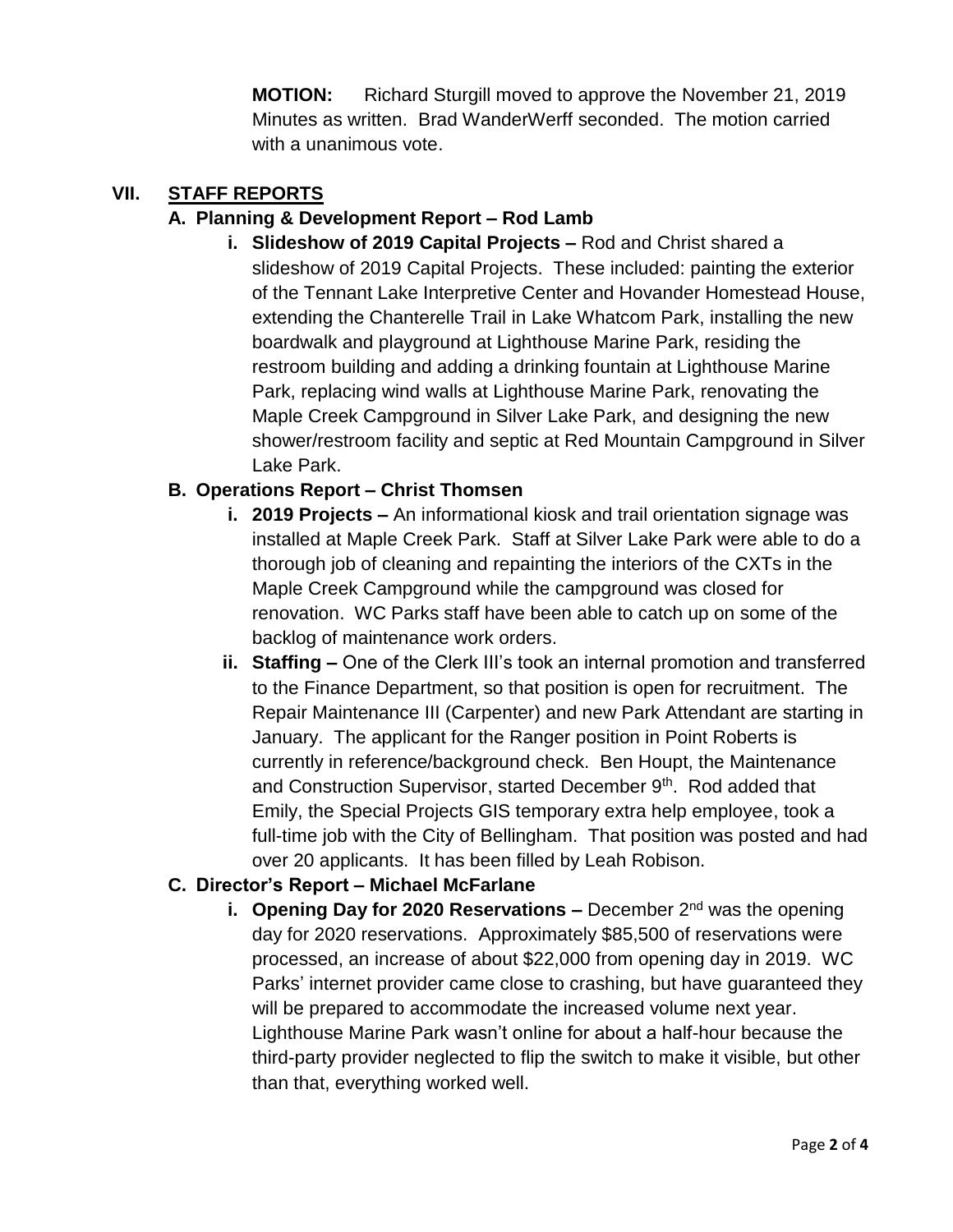- **ii. Boulevard Park –** The City of Bellingham met with Whatcom County Parks and legal staff to discuss a new restroom facility at Boulevard Park. The restroom at the north end of the park is closed, placing a large burden on the restrooms by Woods Coffee. The only viable location for a new restroom is the property immediately east of the Woods Coffee building, which is owned by Whatcom County.
- **iii. Staffing –** WC Parks will be fully staffed in January.
- **iv. Y Road Purchase –** DNR purchased the seed farm next to the Y Road access. Whatcom County will be purchasing a Forestry Conservation Easement, but the easement will not guarantee public access. Long term, DNR is planning for the trail system and that property is an important link.
- **v. Glacier Restroom Easement –** WC Parks will be working to get an easement for the septic system at the Glacier Restroom. The restroom building is located on WC Parks property, but the septic field is on property that was not included in the original transfer from the railroad and is now owned by another party.

# **VIII. UNFINISHED BUSINESS**

None.

# **IX. NEW BUSINESS**

- **A. 2021 – 2026 Capital Projects –** Starting in January, WC Parks staff will be putting together the Parks Capital Projects Plan and establishing priorities for the next six years. If there are any projects the Commissioners feel strongly about, they should talk with Mike, Christ, or Rod.
- **B. Pedestrian Access to Josh VanderYacht Memorial Park –** Jeff Margolis shared his concern about the pedestrian access problem adjacent to the Van Zandt Community Hall and the Josh VanderYacht Memorial Park. Jeff would like the Commission to make a recommendation or write a letter of concern to WSDOT, as he is worried that the danger to pedestrians will not be addressed without more community agency involvement. Mike advised that this is not a county project and the county has made it very clear that this is a state issue. The commissioners agreed that Jeff's concern should be shared with the Barb Chamberlain, the director of active transportation with WSDOT, and maybe the state or county Bicycle/Pedestrian Committee.

# **X. ANNOUNCEMENTS**

None

# **XI. NEXT MEETING DATE, TIME, AND LOCATION**